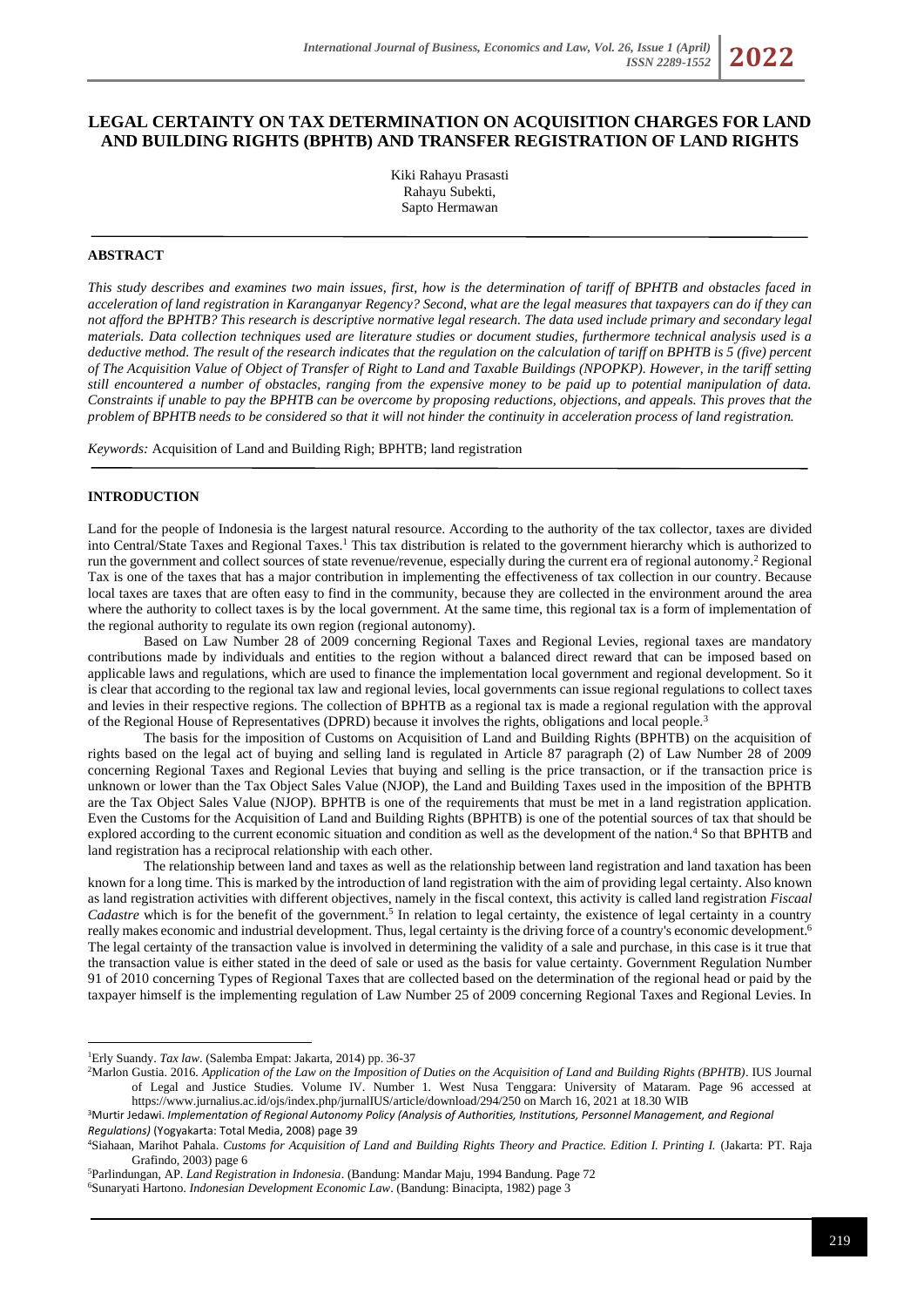this regulation, it is stipulated that the collection of BPHTB is carried out based on the principle of calculating and paying the tax payable by (*self-assessment system*).<sup>7</sup>

The provisions on the basis used as the basis for calculating BPHTB, both regulated in the BPHTB Law and in the PDRD Law, are to use the transaction value. It is the value which is an agreement between the parties conducting the transaction, as in buying and selling, it is between the seller and the buyer. The legal certainty of the transaction value participates in determining the validity of a sale and purchase, in this case is it true that the transaction value, both stated in the deed of sale and used as the basis for calculating BPHTB, is actually in accordance with the facts that have been approved or agreed upon by the parties who are conducting the transaction.<sup>8</sup>

According to Douglas J. Willem, land registration is a continuous and consistent work on the registration of one's rights so as to provide information from administrative data on the parts of land that have been registered.<sup>9</sup> The government has made efforts in such a way as to

1. Lack of public awareness to register land;

- 2. The performance of officers who are still not optimal in carrying out land registration services;
- 3. An administrative system that seems difficult, convoluted, and expensive.

The third obstacle factor is the reason people often choose as the main factor why people are reluctant to register their land. The administrative system seems convoluted with a number of administrative requirements which are quite time consuming in the management process coupled with high costs, mainly in the payment of BPHTB for land and building rights.

The acceleration of land registration is intensively carried out in Indonesia, one of which is optimizing the Land Administration Project. In fact, Karanganyar Regency has scheduled a Complete Systematic Acceleration of Land Registration project which will begin in January 2018. The project is realized by accelerating Land Registration through systematic, mass registration of land and without registration fees.

The Complete Systematic Land Registration (PTSL) activity has been initiated since 2017 in order to realize the national target, namely by 2025 complete land registration for all land parcels in Indonesia. However, until 2020 the achievement of PTSL's target completion still needs to be improved.<sup>10</sup> Meanwhile, the implementation of certificate acceleration has the potential to hamper by the problem of land tax which in this case is related to BPHTB, which is considered to often hamper the Land Registration Process. So, legal certainty is absolutely necessary. It quoted from Aiste Samulyte that "*Possibly could allow solving the currently relevant problem issues regarding the violation of the principle of legal certainty "* which means that with legal certainty, every problem will be resolved appropriately.<sup>11</sup>

Based on the background above, it can be identified into various problems, among others, first, how to determine the Rates for the Acquisition of Land and Building Rights (BPHTB) and the obstacles faced in accelerating land registration in Karanganyar Regency? Second, what are the legal steps that taxpayers take if they are unable to pay the Customs for the Acquisition of Land and Building Rights (BPHTB).

## **RESEARCH METHODS**

The legal research method is used to find out the process of solving the problems encountered by using a method or process in the form of testing the truth by collecting case data then after the data is obtained and draws conclusions about the process where collecting legal rules from the collection will produce arguments, theories, new concept to face.<sup>12</sup> Approach Method used in this research is a normative legal research method. Normative legal research is research aimed at obtaining objective law or legal norms, namely conducting research on legal issues.<sup>13</sup> In writing this research is normative juridical research that is researching library sources that are relevant to the research topic, collecting research data using library research is done by searching, obtaining, analyzing all research references in the form of laws, various sources of books, documents, and other written sources related to the title raised. Field Studies are data collection methods using techniques or approaches to obtain primary data. The data obtained from this study used a qualitative research method, which was initiated by collecting data both in the field and with a literature study, then the data that had been obtained was compiled in the form of compiling data showing legal certainty over the Determination of Rates for the Acquisition of Land and Building Rights (BPHTB) And Registration of Transfer of Land Rights according to the law in force in Indonesia.

<sup>7</sup> Iswari Ramadhani Saragih. *VALIDATION TAX OF LAND AND BUILDING TITLE TRANSFER FEE (BPHTB) WHICH TRANSACTION VALUE REFERS TO LAND AND BUILDING TAX (PBB) CASE STUDY AT MEDAN CITY REGIONAL REVENUE OFFICE*. Journal of Lex Justitia, Vol. 2 No. January 1, 2020 page 61 accessed at [https://www.bing.com/search?q=jurnal+about+bphtb+&qs=n&form=QBRE&sp=-1&pq=jurnal+about+bphtb+&sc=1-21&sk=&cvid=](https://www.bing.com/search?q=jurnal+tentang+bphtb+&qs=n&form=QBRE&sp=-1&pq=jurnal+tentang+bphtb+&sc=1-21&sk=&cvid=F4FCB6B13FA2462197B6BE4E060B3F9C) F4FCB6B13FA2462197B6BE4E060B3F9C on March 16, 2021 at 18.30 WIB

<sup>8</sup>R. Murjiyanto and Samun Ismaya. *Certainty of Basic Value Calculation of Duties on Acquisition of Land and Building Rights (BPHTB)*. Journal of Law IUS QUIA IUSTUM NO. 3 VOL. JULY 22 2015:page 491 accessed at [https://www.bing.com/search?q=kepastian+](https://www.bing.com/search?q=kepastian+hukum+jurnal+R.+Murjiyanto+dan+Samun+Ismaya&cvid=e13a5df681e8404ab4f89cec90349bc8&aqs=edge..69i57.16641j0j9&FORM=ANAB01&PC=U531)  [Hukum+jurnal+R.+Murjiyanto+dan+Samun+Ismaya&cvid=e13a5df681e8404ab4f89cec90349bc8&aqs=edge..69i57.16641j0j9&FORM](https://www.bing.com/search?q=kepastian+hukum+jurnal+R.+Murjiyanto+dan+Samun+Ismaya&cvid=e13a5df681e8404ab4f89cec90349bc8&aqs=edge..69i57.16641j0j9&FORM=ANAB01&PC=U531) [=ANAB01&PC=U531 on](https://www.bing.com/search?q=kepastian+hukum+jurnal+R.+Murjiyanto+dan+Samun+Ismaya&cvid=e13a5df681e8404ab4f89cec90349bc8&aqs=edge..69i57.16641j0j9&FORM=ANAB01&PC=U531) March 16, 2021 at 18.30 WIB

<sup>9</sup>Douglas J. Willian. 1982 *The Torren System In Australia*. (Melbourne Brisbane Perth. Australia.1982) p. 18

<sup>&</sup>lt;sup>10</sup>[Strategy to Accelerate Complete Systematic Land Registration in Riau Archipelago Province through Portfolio Analysis Approach](https://jurnalpertanahan.atrbpn.go.id/index.php/jp/article/view/24) | Land [Journal \(atrbpn.go.id\)](https://jurnalpertanahan.atrbpn.go.id/index.php/jp/article/view/24) accessed on March 16, 2021 at 18.30 WIB

<sup>11</sup>Aiste Samuilyte-Mamontove. 2014. *Principle Of Legal Certainty And (In)Direct Effect Of Directives. Social Transformations in Contemporary Society. Social Transformations in Contemporary Society* (STIC) Journal Number 2 of 2014. Lithuania. Mykolas Romeris University. Page 1 Accessed i[n http://stics.mruni.eu/wp-content/uploads/2014/08/STICS\\_2014\\_2\\_57-68.pdf](http://stics.mruni.eu/wp-content/uploads/2014/08/STICS_2014_2_57-68.pdf) on March 16, 2021 at 18.30 WIB

<sup>12</sup>Peter Mahmud Marzuki. *Legal Research Revised Edition*. (Jakarta: Kencana Prenada Media Group, 2014). p*.* 35

<sup>13</sup>Peter Mahmud Marzuki. *Legal Research*. (Jakarta: Kencana, 2010) page 93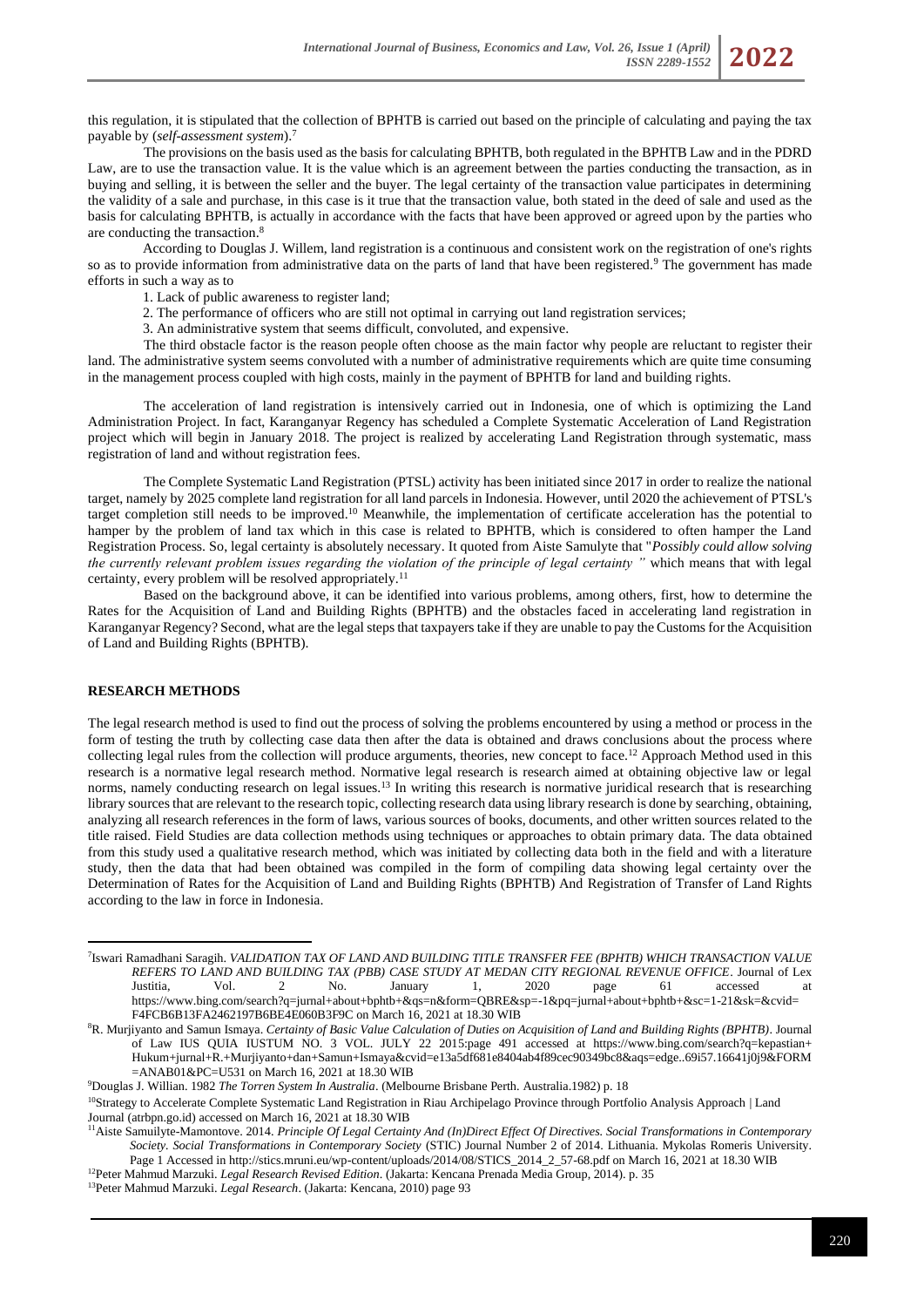## **DISCUSSION**

## **1. Regulations regarding the Customs for the Acquisition of Land and Building Rights in Karanganyar Regency**

Juridically, the arrangements related to the Customs for the Acquisition of Land and Building Rights (BPHTB) are contained in the legislation, which is constitutionally regulated in Law Number 20 of 2000 concerning Amendments to Law Number 21 of 1997 concerning Customs for the Acquisition of Land Rights and Building (BPHTB). The enactment of Law Number 28 of 2009 concerning Regional Taxes and Regional Levies participates in increasing Regional Tax Revenue. Law Number 28 of 2009 regulates related to the addition of new types of taxes, expansion of the tax base, as well as the flexibility to determine tax rates. One of the central taxes transferred to the regions based on the law is the Customs for the Acquisition of Land and Building Rights  $(BPHTB).<sup>14</sup>$ 

Where the issuance of the law is a legal product to support the government's policy which initially imposed BPHTB as a central tax which from 1 (one) January 2009 was delegated to each region. This is an implication of the implementation of regional autonomy in which the regulations related to BPHTB are taken over by the regional government by enacting it in Law Number 28 of 2009 concerning Regional Taxes and Regional Levies.

The basis for the imposition of BPHTB collection is the Acquired Value of Tax Objects or usually abbreviated as NPOP. The Acquired Value of the Tax Object can be assessed based on the transaction price or market value. If there is a situation where the NPOP is unknown or lower than the Sales Value of the Tax Object (NJOP) used in the imposition of Land and Building Tax (PBB) in the year the acquisition occurs, the basis of calculation that is used as a benchmark is the NJOP of Land and Building Tax. The BPHTB object may not be subject to tax liability if the amount of the Non-Taxable Tax Object Acquired Value (NPOPTKP) of the object is set at a minimum of Rp 60.000.000,00 (sixty million rupiah) for each taxpayer. In addition, for the right to acquire rights obtained due to legal acts of inheritance or grants or wills by blood relatives in a straight line up or down, the NPOPTKP value imposed is Rp. 300.000.000,00 (Three Hundred Million Rupiah). So it can be concluded that the Acquired Value of a Non-Taxable Tax Object (NPOPTKP) is a certain amount of the Acquired Value of a Taxable Object (NPOP) which is not subject to tax.

For the acquisition of a tax object that turns out to be owed, it has an obligation to pay BPHTB taxes. The amount of the Taxable NPOP can be calculated by subtracting the Acquired Value of the Taxable Object with the Acquired Value of the Non-Taxable Object.

# NPOPKP = NPOP - NPOPTKP

The rate used in the implementation of the BPHTB tax collection is based on Article 5 of the Karanganyar Regency Regulation Number 14 of 2010 concerning Customs for the Acquisition of Land and Building Rights, which is set at 5% (five percent). Thus, the tax rate paid as BPHTB payable is 5% (five percent) of the NPOPKP.

BPHTB Payable = 
$$
5\%
$$
 x NPOPKP

Before calculating the amount of BPHTB tax, we must first know the Acquired Value of Taxable Objects (NPOP) and the Acquired Value of Non-Taxable Tax Objects (NPOPTKP). After that, the amount of NPOP is reduced by NPOPTKP, so that the Acquired Value of the Taxable Tax Object (NPOPKP) will be obtained. Furthermore, the amount of the NPOPKP is multiplied by the tax rate, which is 5% (five percent). Then we will find a large amount of BPHTB owed that we have to pay.

The procedure for paying BPHTB taxes in Karanganyar Regency has been constitutionally regulated in the Regulation of the Governor of Karanganyar Regency Number 8 of 2010 concerning Customs for Acquisition of Land and Building Rights and their explanations. The following are the technical steps for BPHTB payments in Karanganyar Regency:

- 1. Before going to the BPHTB payment process, usually in the process of buying and selling land, the seller and the buyer have contacted PPAT. The supporting documents can be in the form of agreement letters, sale and purchase documents, grant letters, inheritance letters, and others indicating that there has been a transfer of rights to ownership of land and/or buildings. The Taxpayer then submits an application for the processing of the Deed of Transfer of Rights to Land and/or Buildings to PPAT.
- 2. The PPAT party accepts the application for the management of the deed and supporting documents for the acquisition of land and/or building rights from the Taxpayer, then checks the completeness of the supporting documents. If the supporting documents are considered complete, the PPAT submits a request for inspection of tax object data to the Head of the Karanganyar Regency National Land Agency Office.

<sup>&</sup>lt;sup>14</sup>Ida Nur Asiah Jamil. *ANALYSIS OF THE EFFECTIVENESS OF RECEIVING DUTY FOR THE ACQUISITION OF LAND AND BUILDING RIGHTS AND THEIR CONTRIBUTION TO LOCAL TAX REVENUE (STUDY AT THE OFFICE OF REGIONAL INCOME IN MALANG CITY, 2011-2014).* Journal of Taxation (JEJAK)| Vol. DOC. January 1, 2020 pag[e 61 accessed at](https://www.bing.com/search?q=jurnal+tentang+bphtb+&qs=n&form=QBRE&sp=-1&pq=jurnal+tentang+bphtb+&sc=1-21&sk=&cvid=F4FCB6B13FA2462197B6BE4E060B3F9C) 

[https://www.bing.com/search?q=jurnal+about+bphtb+&qs=n&form=QBRE&sp=-1&pq=jurnal+about+bphtb+&sc=1-21&sk=&cvid=](https://www.bing.com/search?q=jurnal+tentang+bphtb+&qs=n&form=QBRE&sp=-1&pq=jurnal+tentang+bphtb+&sc=1-21&sk=&cvid=F4FCB6B13FA2462197B6BE4E060B3F9C) F4FCB6B13FA2462197B6BE4E060B3F9C on March 16, 2021 at 18.30 WIB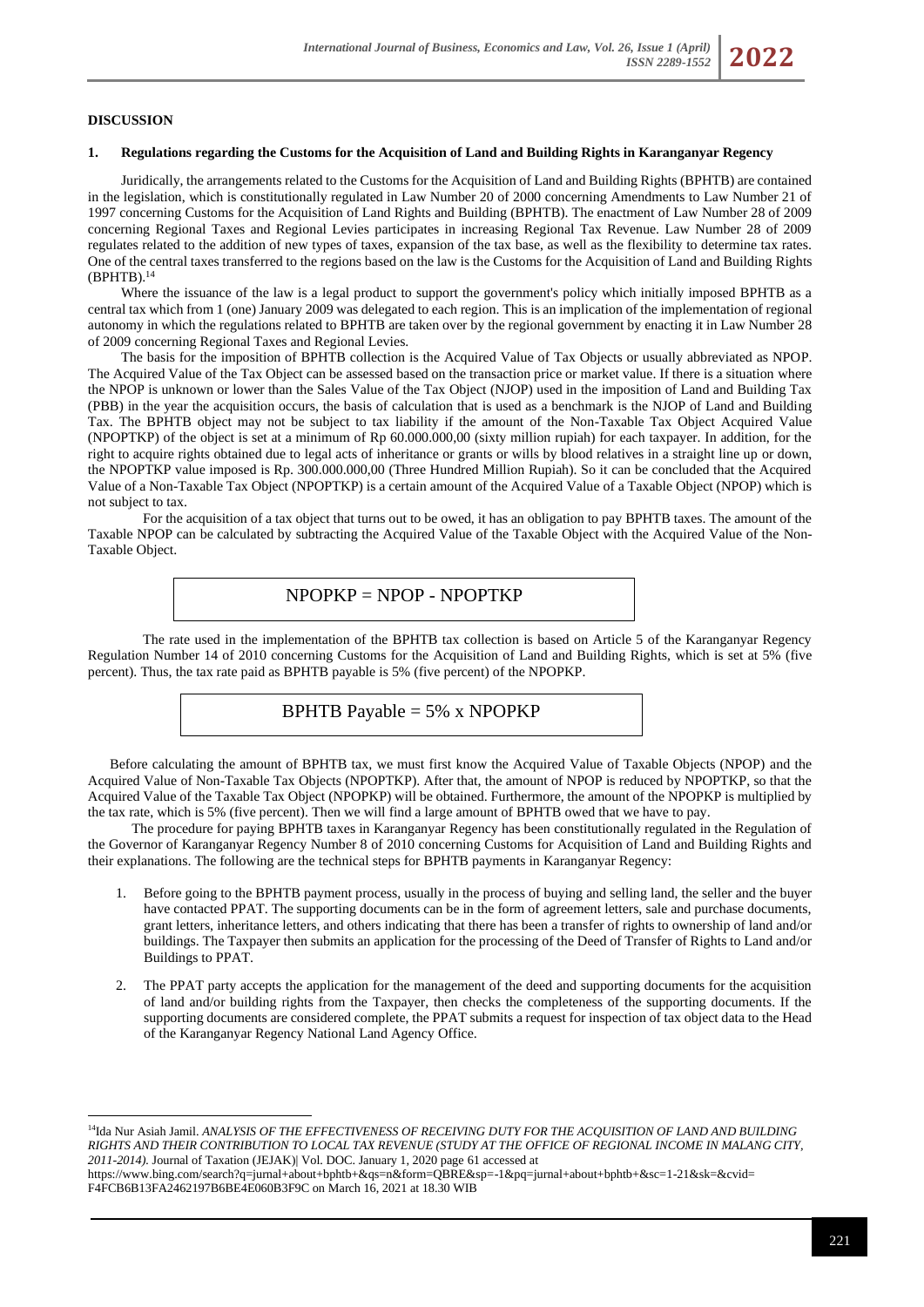- 3. At the request of PPAT, the Land Agency Office of Karanganyar Regency submits tax object data to PPAT. After receiving the tax object data, PPAT checks the correctness of the tax object data with supporting documents for land and/or building rights with tax object data from the Karanganyar Regency National Land Agency Office.
- 4. The PPAT party prepares a draft of the Deed of Transfer of Land and Building Rights. Where the document is a draft deed of transfer of rights to land and/or buildings that has not been signed by PPAT. In the SSPD BPHTB form, it is filled with the calculation of the value of the outstanding BPHTB that must be paid by the Taxpayer. The form is then signed by the taxpayer and the PPAT.
- 5. The taxpayer then makes payment to the designated bank. Payment of BPHTB taxes is made through Central Java Bank / Central Java Bank as the appointed bank in order to accommodate tax payments. The Central Java Bank then checks the completeness of filling out the SSPD BPHTB and the suitability of the amount of the BPHTB Payable.

The Regional Finance Agency of Karanganyar Regency in the interest of BPHTB research services, the main important parts are the P3 section (Data Collection, Processing, and Determination of BPHTB) and the PKP section (Billing, Objections, and Examination of BPHTB).

In practice, it is no longer a secret that in the implementation of the land registration process, various obstacles are encountered. These obstacles arise not only from internal land registration implementing agencies, namely the National Land Agency of Karanganyar Regency, but also from the community itself. Constraints that generally come from the agency are difficult, expensive, and convoluted services. Meanwhile, the obstacle that comes from the community itself is the level of public awareness that is still lacking to register their land with the Land Office in the local district/city.

Furthermore, the obstacle that was found at the Land Office, especially in the National Land Agency of Karanganyar Regency was the BPHTB verification process which had the potential to hinder the process of accelerating land registration. In Karanganyar Regency, the BPHTB verification process in the land registration process is also carried out at the Land Office which in this case is the authority of the Karanganyar Regency National Land Agency.

The obstacles faced by the parties involved in the process of accelerating land registration are not only experienced by the National Land Agency of Karanganyar Regency. The party who was the collector of BPHTB in the first step, namely the Regional Finance Agency of Karanganyar Regency, also experienced difficulties. Among them is in determining the certainty and correctness of the transaction value that triggers the potential discrepancy between the transaction value and the actual land transaction in the field.

This is an easy matter in order to guarantee the correctness of a practice of manipulation of transaction values. Checks in the form of validation need to be carried out to know carefully the transaction value. In this case, validation to carry out verification and research is absolutely necessary in order to prove the truth of the data included in the proof of payment of BPHTB.

# **2. Legal Steps If the Taxpayer is Unable To Pay the BPHTB.**

 In the objection process, taxpayers are allowed to file a tax objection on the payment of BPHTB taxes accompanied by clear reasons which must later be included in the objection letter. The period for submitting the objection is no later than 3 (three) months from the receipt of the Notice of Customs for Acquisition of Land and Buildings Underpayment Asessment or Notice of Customs for Acquisition of Land and Buildings Additional Underpayment Asessment or Notice of Customs for Overpayment on Land and Buildings Rights or Nil of Customs Assesment for Acquisition of Land and Buildings by the taxpayer, unless there are circumstances beyond his control so that the period exceeds 3 (three) months. And the issuance of the Letter of Objection does not delay the obligation to pay taxes and the implementation of tax collection. Head of the Regional Finance Agency of Karanganyar Regency on behalf of the Regent of Karanganyar has the authority to issue a decision on Submission on the Acquisition of Land and Building Rights in the event that the tax owed is at most Rp. 1.000.000.000,00 - (One billion rupiahs).

 Regarding the provision of tax deductions, taxpayers are also entitled to apply for tax deductions to the Head of the Karanganyar Regency Regional Finance Agency for certain reasons. The process of submitting the application for the reduction will be processed within a maximum period of 3 (three) months from the date the application for the reduction of BPHTB is received. Head of the Regional Finance Agency of Karanganyar Regency on behalf of the Regent of Karanganyar has the authority to issue a decision on Submission on the Acquisition of Land and Building Rights in the event that the tax owed is at most Rp. 1.000.000.000,00 - (One billion rupiahs) Taxpayers who meet the requirements can calculate the amount of tax deduction themselves before making BPHTB payments.

# **CONCLUSION**

- 1. The rate used in the implementation of the BPHTB tax collection is based on Article 5 of the Karanganyar Regency Regulation Number 14 of 2010 concerning Customs for the Acquisition of Land and Building Rights, which is set at 5% (five percent). Thus, the tax rate paid as BPHTB payable is 5% (five percent) of the NPOPKP. Implementation of the collection of Duties on the Acquisition of Land and Building Rights in Karanganyar Regency has not been fully good in terms of coordination between the Karanganyar Regency Regional Finance Agency and the Karanganyar Regency National Land Office. This is because the validation or verification function which is carried out twice makes the time in the land registration process inefficient.
- 2. If the taxpayer experiences difficulties in paying the Customs Fee for Land and Building Rights in full, then he/she can apply for a reduction, objection and appeal. This is carried out in order to expedite the process of collecting Duties on the Acquisition of Rights on Land and Buildings so that later it does not hinder the land registration process. When the land registration applicant is unable to pay until the BPHTB is paid, the land registration process will automatically be hampered. Because the Karanganyar Regency National Land Agency only processes files that have complete requirements, including proof of payment of BPHTB. So the payment of BPHTB is very influential in the land registration process.